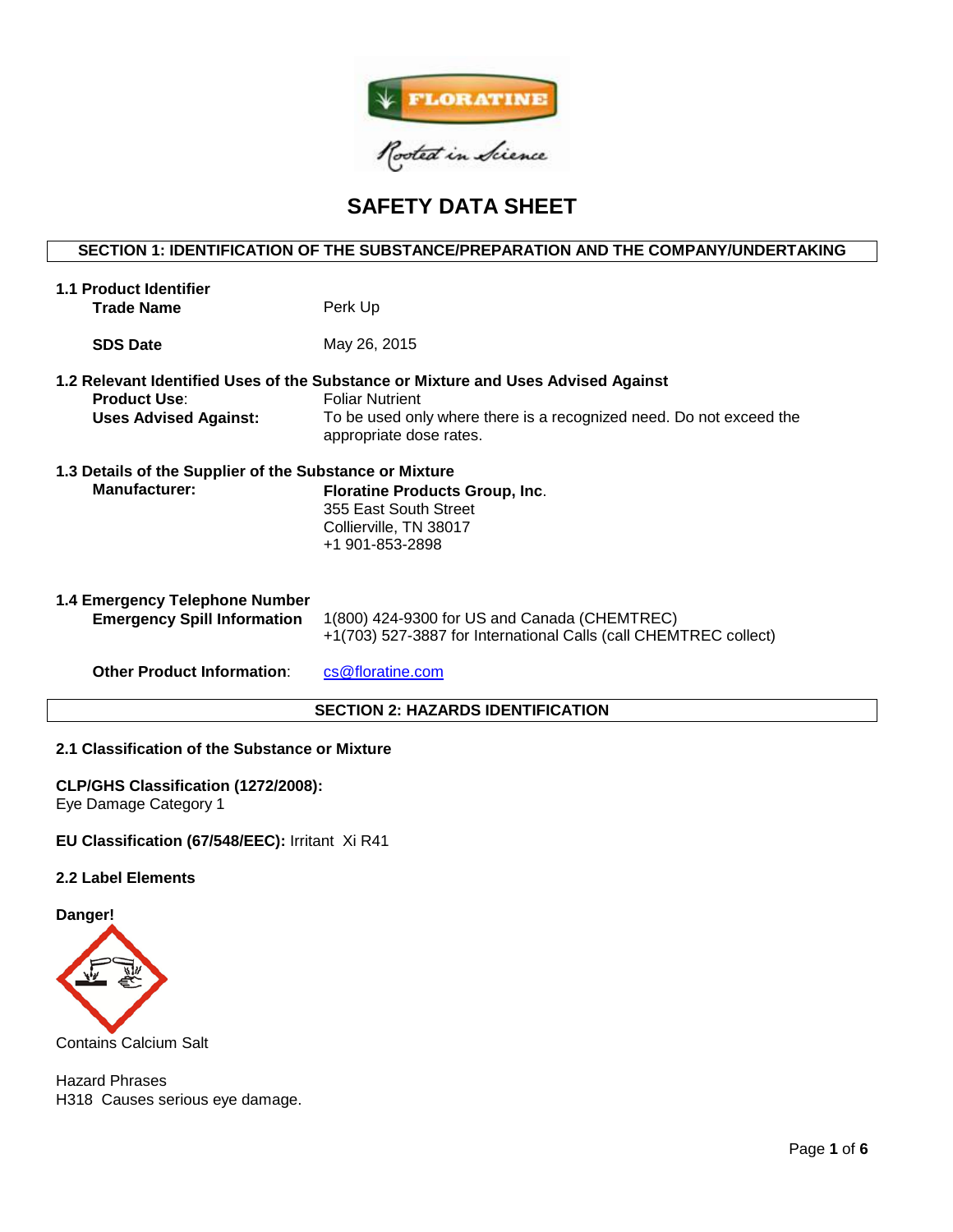Precautionary Phrases P280 Wear eye protection and face protection. P305 + P351 + P338 IF IN EYES: Rinse cautiously with water for several minutes. Remove contact lenses, if present and easy to do. Continue rinsing. P310 Immediately call a POISON CENTER.

## **2.3 Other Hazards:** None

## **SECTION 3: COMPOSITION/INFORMATION ON INGREDIENTS**

## **3.2 Mixtures**

| <b>Chemical Name</b> | <b>CAS Number /</b><br><b>EINECS Number /</b><br><b>REACH Reg. Number</b> | $%$ (w/w) | <b>EU Classification</b><br>(67/548/EEC) | <b>CLP/GHS Classification</b><br>(1272/2008) |
|----------------------|---------------------------------------------------------------------------|-----------|------------------------------------------|----------------------------------------------|
| Calcium Salt         | Proprietary                                                               | 30-50%    | Xn, Xi R22, R41                          | Acute Tox 4 (H302)<br>Eve Dam. 1 (H318)      |

See Section 16 for full text of GHS and EU Classifications.

## **SECTION 4: FIRST AID MEASURES**

## **4.1 Description of First Aid Measures**

#### **First Aid**

**Eye contact:** Immediately flush eye with water for at least 15 minutes while lifting the upper and lower lids. Get immediate medical attention.

**Skin contact:** Wash with soap and water. Get medical attention if irritation develops.

- **Inhalation:** Remove victim to fresh air. Get medical attention if irritation persists.
- **Ingestion:** Do not induce vomiting unless directed to do so my medical personnel. If the person is alert, have them rinse their mouth with water and sip one glass of water. Immediately call a poison center of physician for advice. Never give anything my mouth to an unconscious or drowsy person.

## **See Section 11 for more detailed information on health effects.**

**4.2 Most Important symptoms and effects, both acute and delayed:** Causes severe eye irritation or damage. May cause skin irritation on prolonged or repeated use. Ingestion may cause gastrointestinal irritation with nausea and diarrhea.

**4.3 Indication of any immediate medical attention and special treatment needed**: If eye contact occurs, get immediate medial attention.

## **SECTION 5: FIREFIGHTING MEASURES**

**5.1 Extinguishing Media:** Use any media that is suitable for the surrounding fire. Water can be used to cool fire exposed containers

## **5.2 Special Hazards Arising from the Substance or Mixture Unusual Fire and Explosion Hazards:** None **Combustion Products:** Not combustible

**5.3 Advice for Fire-Fighters:** Self-contained breathing apparatus and protective clothing should be worn in fighting fires involving chemicals. Determine the need to evacuate or isolate the area according to your local emergency plan. Use water spray to keep fire exposed containers cool.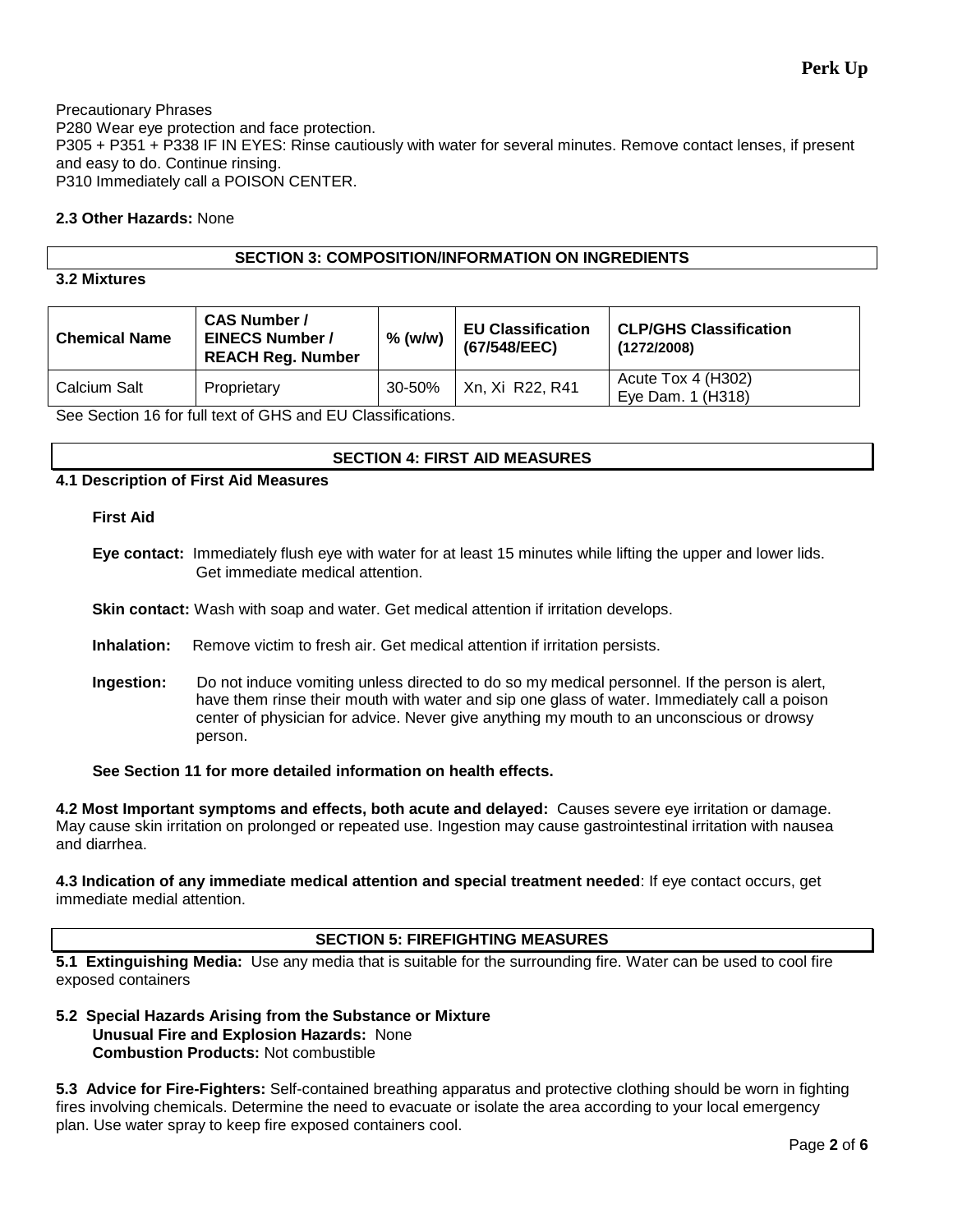## **SECTION 6: ACCIDENTAL RELEASE MEASURES**

## **6.1 Personal Precautions, Protective Equipment and Emergency Procedures:**

Wear appropriate protective equipment. Avoid direct contact with spilled material.

## **6.2 Environmental Precautions:**

Prevent entry in storm sewers and waterways. Report spill as required by local and national regulations.

## **6.3 Methods and Material for Containment and Cleaning Up:**

Collect with an inert absorbent material and place in an appropriate container for disposal. Wash spill site with water. Contain large spills and collect as much liquid as possible into containers for use.

#### **6.4 Reference to Other Sections:**

Refer to Section 8 for personal protective equipment, and Section 13 for disposal information.

## **SECTION 7: HANDLING and STORAGE**

## **7.1 Precautions for Safe Handling**:

Avoid eye and prolonged skin contact. Use with adequate ventilation. Use reasonable care in handling. Do not eat, drink or smoke while using product. Wash thoroughly with soap and water after handing.

#### **7.2 Conditions for Safe Storage, Including any Incompatibilities**:

Protect containers from physical damage. Keep from freezing. Keep containers closed. Empty containers retain product residues. Follow all SDS precautions in handling empty containers. Store away from food and feed. Store away from oxidizing materials.

#### **7.3 Specific end use(s):**

**Industrial uses:** None identified **Professional uses:** Foliar Nutrient

| <b>Professional uses: F</b> ollar Nutrient |  |
|--------------------------------------------|--|
|                                            |  |

| <b>SECTION 8: EXPOSURE CONTROLS/PERSONAL PROTECTION</b> |                  |                  |                  |                         |  |
|---------------------------------------------------------|------------------|------------------|------------------|-------------------------|--|
| 8.1 Control Parameters:                                 |                  |                  |                  |                         |  |
| <b>Chemical Name</b>                                    | <b>US OEL</b>    | <b>EU IOEL</b>   | UK OEL           | <b>Biological Limit</b> |  |
|                                                         |                  |                  |                  | Value                   |  |
| Calcium Salt                                            | None Established | None Established | None Established | None Established        |  |

#### **8.2 Exposure Controls:**

**Recommended Monitoring Procedures:** None.

**Appropriate Engineering Controls:** Good outdoor ventilation should be adequate under normal conditions.

#### **Personal Protective Measurers**

**Eye/face Protection:** Chemical goggles recommended to prevent eye contact.

**Skin Protection:** Impervious clothing is recommended if needed to avoid prolonged/repeated skin contact.

**Hands:** Impervious gloves are recommended if needed to avoid prolonged/repeated skin contact.

**Respiratory Protection:** None needed under normal use conditions with adequate ventilation. If mists are irritating, an approved particulate respirator can be used. Use respirators in accordance with local and national regulations.

**Other protection:** Suitable washing facilities should be available in the work area.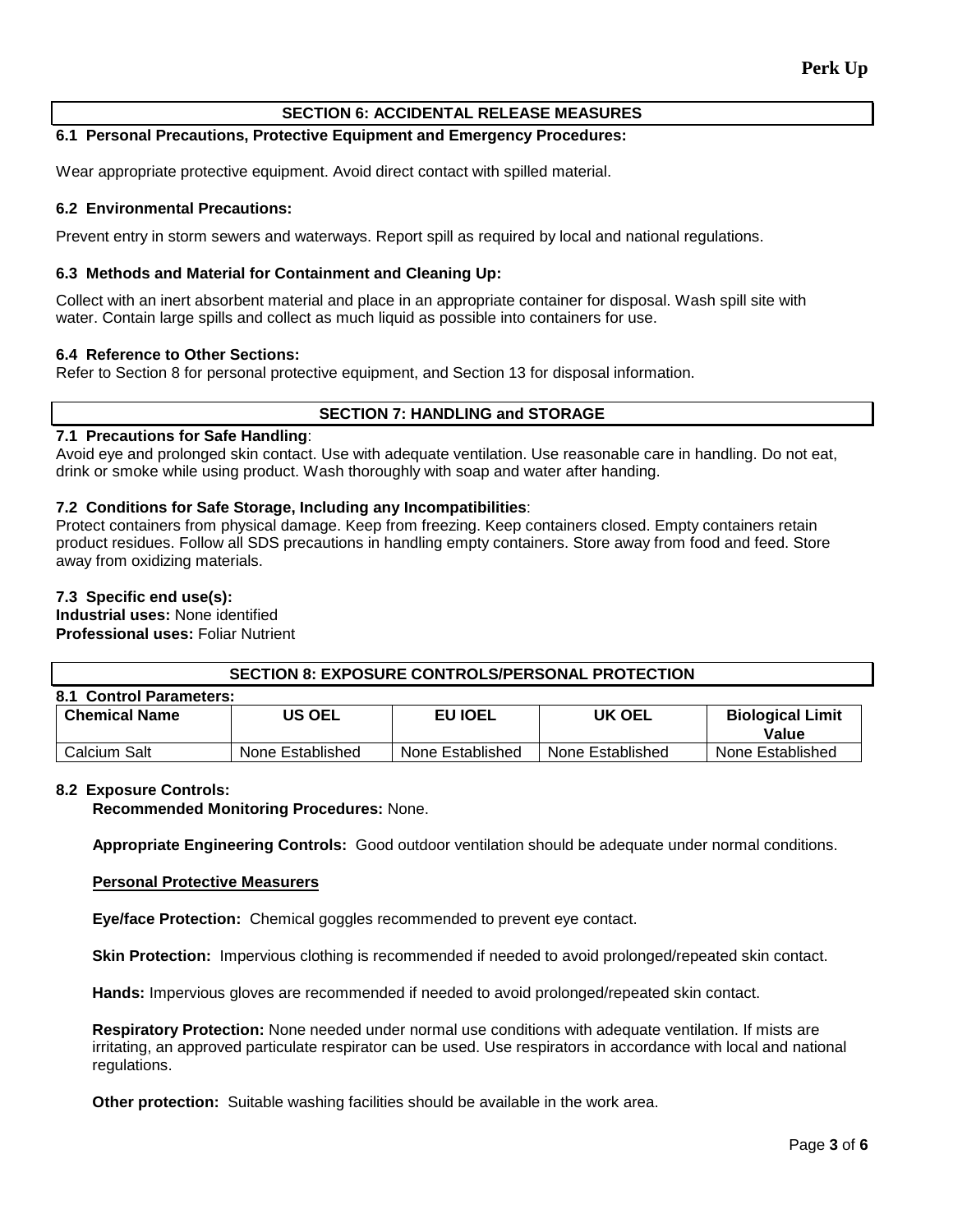## **SECTION 9: PHYSICAL and CHEMICAL PROPERTIES**

#### **9.1 Information on basic Physical and Chemical Properties**

**Appearance:** Dark brown liquid **Calculary Constructs:** Odor: Slightly Ammonia odor. **Odor Threshold:** Not available **pH: 6.10** pH: 6.10 pH: **6.10** pH: **6.10** pH: **100°C Melting/Freezing Point: Not available Flash Point: None Lower Flammability Limit:** None **Upper Flammability Limit:** None **Vapor Density(Air=1):** Not available **Relative Density:** 1.37 **Viscosity:** Not established **Explosive Properties:** None **Oxidizing Properties:** None **Specific Gravity (H<sub>2</sub>O= 1):** 1.37<br> **Molecular Formula:** Mixture **State of Molecular Weight:** Mixture

**Evaporation Rate: Not determined Vapor Pressure:** > 1

**Solubility:** Complete **Octanol/Water Partition Coefficient:** Not established **Autoignition Temperature:** Not applicable **Decomposition Temperature: Not applicable Molecular Weight: Mixture** 

**9.2 Other Information:** None available

## **SECTION 10: STABILITY and REACTIVITY**

- **10.1 Reactivity:** Not reactive under normal conditions
- **10.2 Chemical Stability:** Stable.
- **10.3 Possibility of Hazardous Reactions:** None known.
- **10.4 Conditions to Avoid:** Avoid freezing.
- **10.5 Incompatible Materials:** Incompatible with oxidizing agents.
- **10.6 Hazardous Decomposition Products:** Decomposition may produce oxides of carbon and calcium.

## **SECTION 11: TOXICOLOGICAL INFORMATION**

#### **11.1 Information on Toxicological Effects:**

#### **Potential Health Effects:**

.

**Eye Contact:** Causes irritation with redness and tearing. Eye damage may occur.

**Skin contact:** Prolonged skin contact may cause irritation.

**Inhalation:** Excessive inhalation of mists may cause upper respiratory tract irritation.

**Ingestion:** Swallowing may cause gastrointestinal effects including nausea, diarrhea and stomach discomfort.

**Acute toxicity:** No acute toxicity data available for the product. Calculated ATE for the mixture: Oral 2945 mg/kg Calcium salt: Oral rat LD50 1000 mg/kg

**Skin corrosion/irritation:** No data available. Calcium salt is not irritating to rabbit skin.

**Eye damage/ irritation:** Calcium salt cause irreversible damage in rabbit eyes.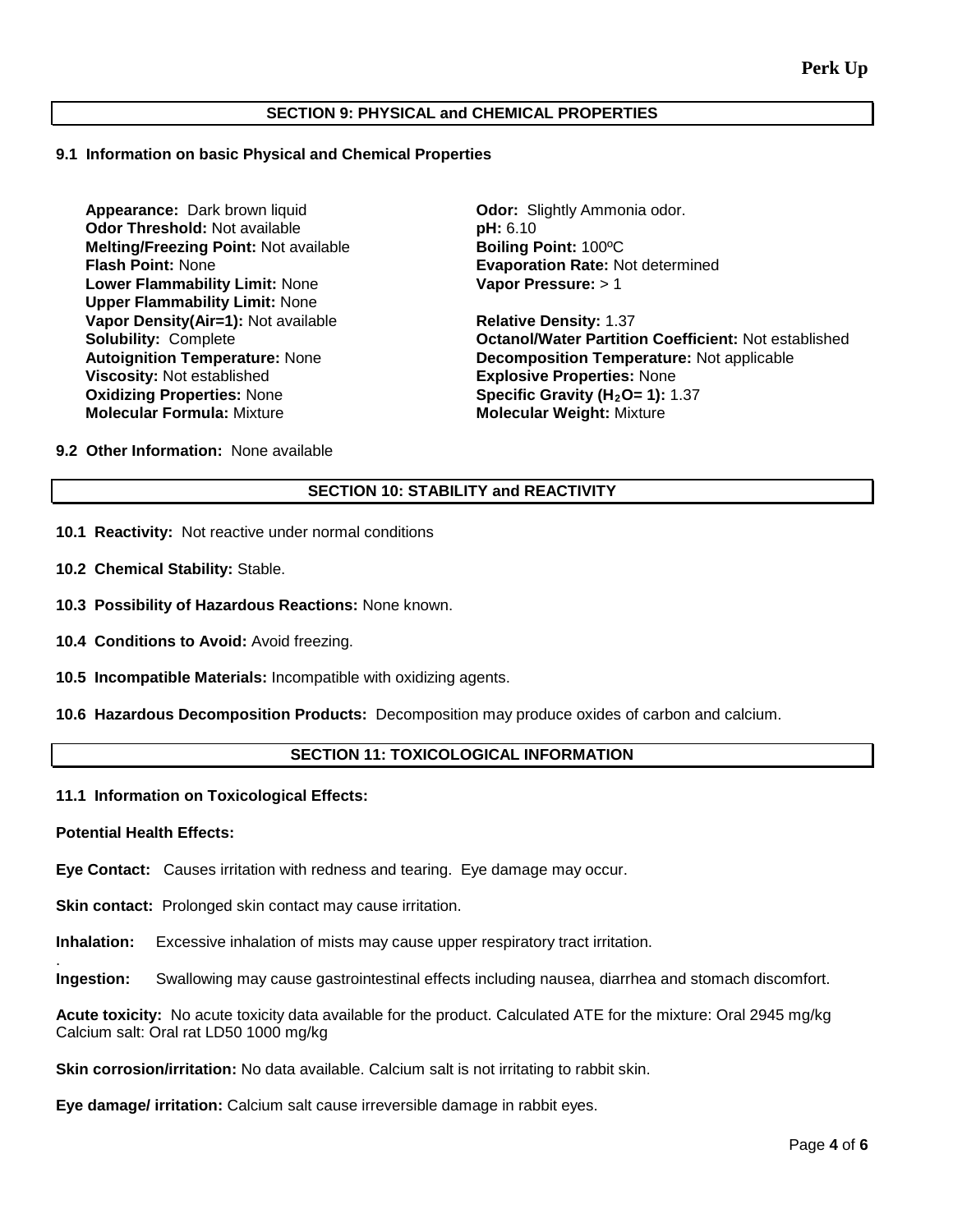**Respiratory Irritation:** No data available. Expected to cause only temporary irritation.

## **Respiratory Sensitization:** No data available

**Skin Sensitization:** Calcium salt was negative in a mouse local lymph node assay (based on structurally similar chemicals).

**Germ Cell Mutagenicity:** Calcium salt was negative in the AMES test, in vitro mammalian chromosome aberration test and an in vitro mammalian cell gene mutation assay (based on structurally similar chemicals)

**Carcinogenicity:** No data available. None of the components of this product are listed as carcinogens by IARC or the EU Dangerous Substances Directive.

**Reproductive Toxicity:** No data available. Not expected to cause reproductive or developmental toxicity.

## **Specific Target Organ Toxicity**:

Single Exposure: No data available

Repeat Exposure: No data available

## **SECTION 12: ECOLOGICAL INFORMATION**

## **12.1 Toxicity:** No data available

Calcium salt: 96 hr LC50 Oncorhynchus mykiss >98.9 mg/L; 48 hr EC50 daphnia magna 490 mg/kg (based on structurally similar chemical)

**12.2 Persistence and degradability:** Biodegradation is not applicable to inorganic substances such as calcium salt.

**12.3 Bioaccumulative Potential:** No data available. Not expected to be bioaccumulative.

**12.4 Mobility in Soil:** In the soil, product follows natural cycle to provide plant nutrients.

**12.5 Results of PVT and vPvB assessment:** Not required.

**12.6 Other Adverse Effects:** No data available.

## **SECTION 13: DISPOSAL CONSIDERATIONS**

## **13.1 Waste Treatment Methods:**

Dispose in accordance with local/ and national regulations. Not considered hazardous waste according to EU regulations.

## **SECTION 14: TRANSPORTATION INFORMATION**

|                        | <b>14.1 UN</b><br><b>Number</b> | 14.2 UN Proper Shipping Name | 14.3<br><b>Hazard</b><br>Class(s) | 14.4<br><b>Packing</b><br>Group | 14.5<br><b>Environmental</b><br><b>Hazards</b> |
|------------------------|---------------------------------|------------------------------|-----------------------------------|---------------------------------|------------------------------------------------|
| <b>US DOT</b>          | None                            | Not Regulated                |                                   |                                 |                                                |
| Canadian<br><b>TDG</b> | None                            | Not Regulated                |                                   |                                 |                                                |
| EU<br><b>ADR/RID</b>   | None                            | Not Regulated                |                                   |                                 |                                                |
| <b>IMDG</b>            | None                            | Not Regulated                |                                   |                                 |                                                |
| <b>IATA/ICAO</b>       | None                            | Not Regulated                |                                   |                                 |                                                |